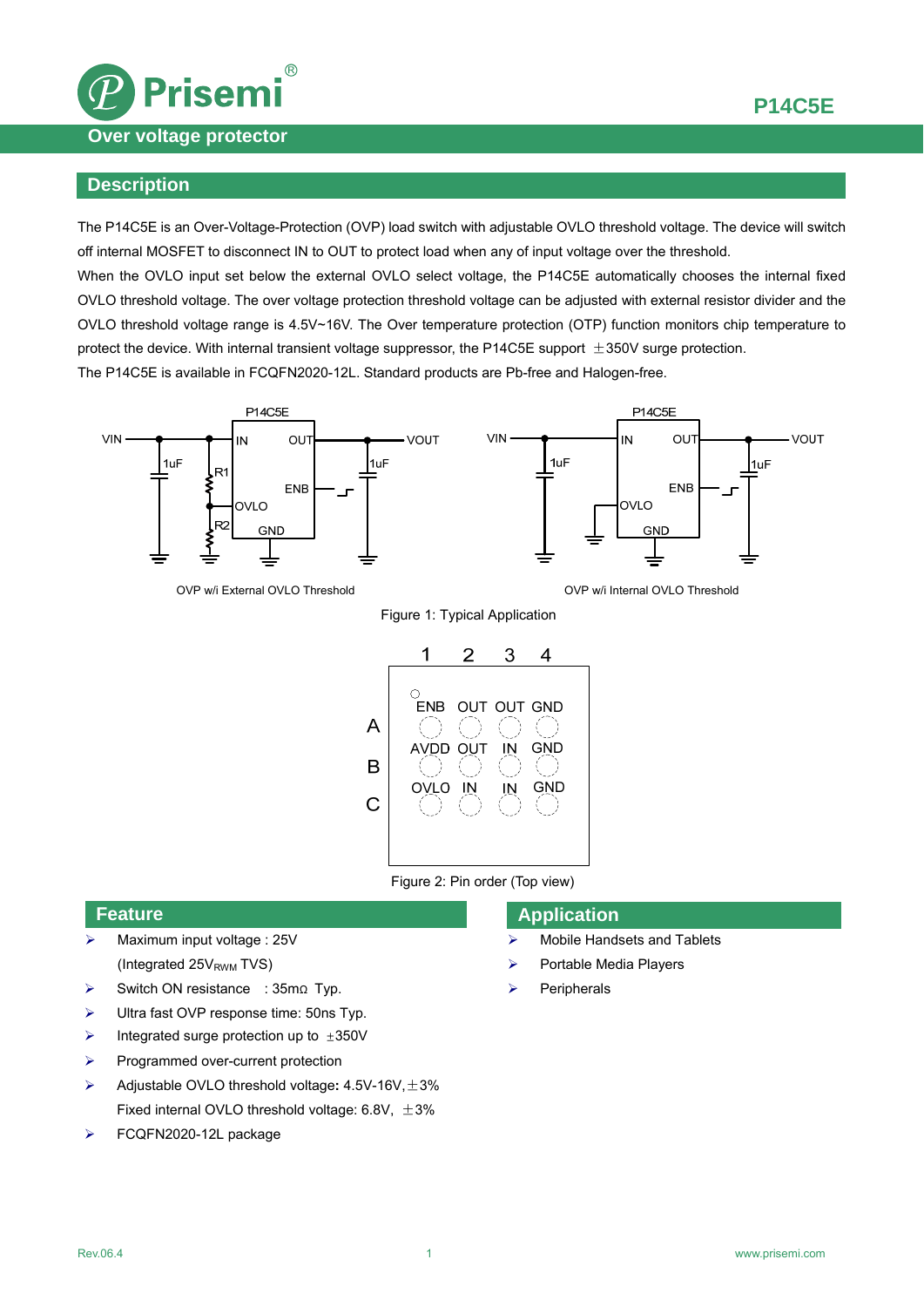



# **Pin Definitions**

| Pin No.         | <b>Symbol</b> | <b>Descriptions</b>                                                                                                                                                                                                                                         |  |
|-----------------|---------------|-------------------------------------------------------------------------------------------------------------------------------------------------------------------------------------------------------------------------------------------------------------|--|
| A <sub>1</sub>  | <b>ENB</b>    | OUTPUT power path is enabled when ENB is logic low or floating.                                                                                                                                                                                             |  |
| A2, A3, B2      | OUT.          | Switch Output to Load.                                                                                                                                                                                                                                      |  |
| <b>B3,C2,C3</b> | IN            | Switch Input and Device Power Supply.                                                                                                                                                                                                                       |  |
| <b>B1</b>       | <b>AVDD</b>   | Regulated output whenever VBUS is present. The recommended load current is less<br>than 1mA.                                                                                                                                                                |  |
| C <sub>1</sub>  | <b>OVLO</b>   | External OVLO adjustment. Connect a resistor-divider to set different OVLO threshold,<br>$V_{OVLO}$ =1.2x(1+R1/R2) as shown typical application diagram. Connect OVLO to<br>GND when using the internal fixed threshold voltage. R2=120kohm is recommended. |  |
| A4, B4, C4      | <b>GND</b>    | Ground.                                                                                                                                                                                                                                                     |  |



### Figure 3: IC Block Diagram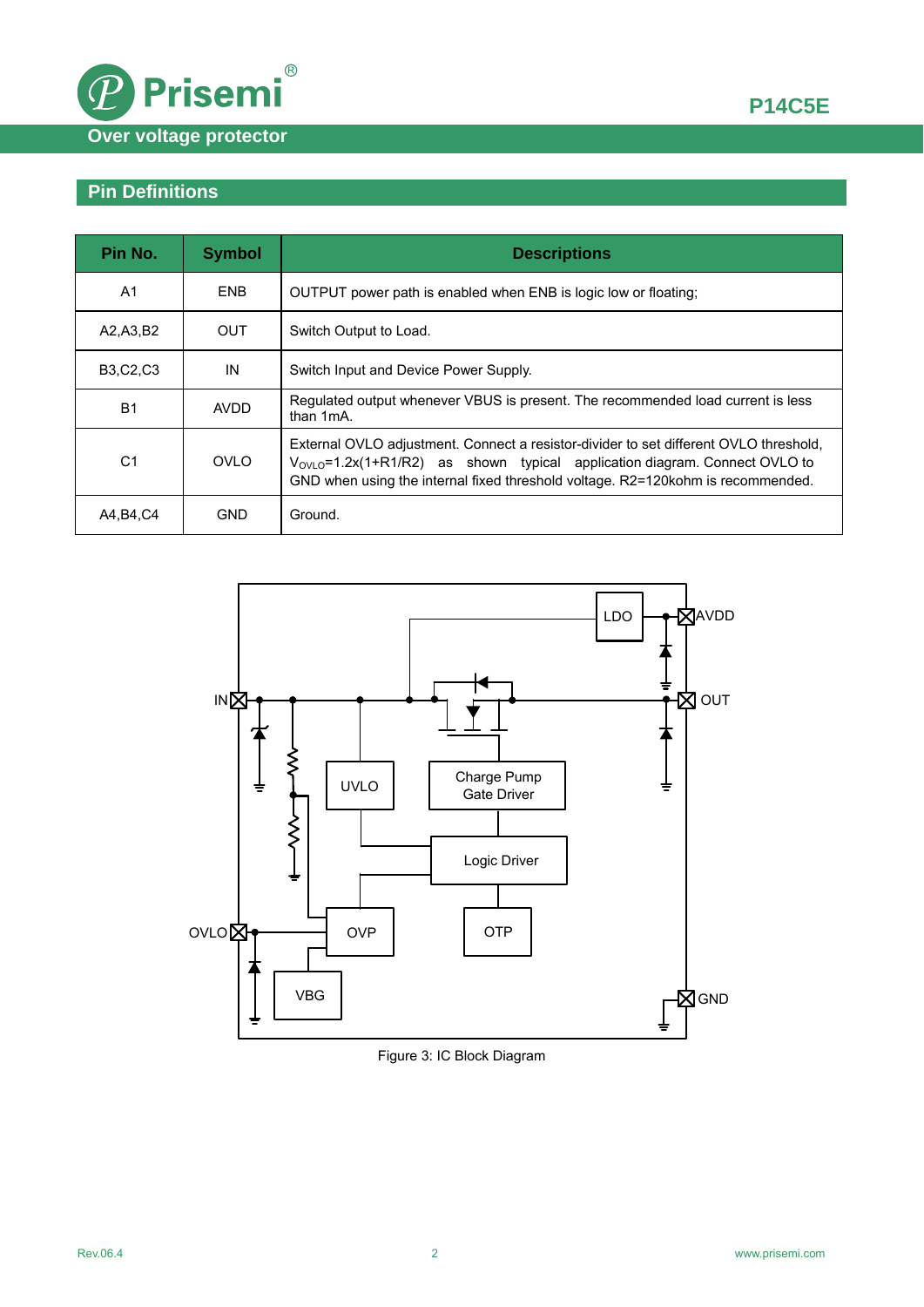

## **Absolute maximum rating**

| <b>Parameter(Note1)</b>                                                      | <b>Symbol</b>           | <b>Value</b>   | <b>Units</b>    |
|------------------------------------------------------------------------------|-------------------------|----------------|-----------------|
| Input voltage (IN pin)                                                       | $V_{\text{IN}}$         | $-0.3 \sim 25$ | V               |
| Output voltage (OUT pin)                                                     | <b>V</b> <sub>OUT</sub> | $-0.3 \sim 20$ | V               |
| Input voltage (OVLO pin)                                                     | Vovlo                   | $-0.3 \sim 5$  | V               |
| Input Maximum Reverse Peak Pulse<br>Current (IN pin, t <sub>P</sub> =8/20us) | $I_{PP}$                | 140            | Α               |
| Thermal resistance                                                           | $R_{\theta JA}$         | <b>TBD</b>     | $^{\circ}$ C/W  |
| Junction temperature                                                         | $T_{J}$                 | 150            | $^{\circ}$ C    |
| Lead temperature(10s)                                                        | $T_{L}$                 | 260            | $\rm ^{\circ}C$ |
| Storage temperature                                                          | Tstg                    | $-55 - 150$    | °C              |
|                                                                              | <b>HBM</b>              | ±2000          | V               |
| <b>ESD Ratings</b>                                                           | MМ                      | ±500           | $\vee$          |

**Note 1:** Stresses greater than those listed under "Absolute Maximum Ratings" may cause permanent damage to the device. These are stress ratings only, and functional operation of the device at these or any other conditions beyond those indicated under "Recommended Operating Conditions" is not implied. Exposure to "Absolute Maximum Ratings" for extended periods may affect device reliability.

## **Recommended Operating Conditions**

| <b>Parameter</b>              | <b>Symbol</b>   | <b>Value</b> | Units |
|-------------------------------|-----------------|--------------|-------|
| Input voltage                 | V <sub>IN</sub> | $3.5 - 25$   |       |
| MAX Continuous Output current | <b>I</b> OUT    | 4.0          | A     |
| Ambient operating temperature | Topr            | $-40-85$     | °C    |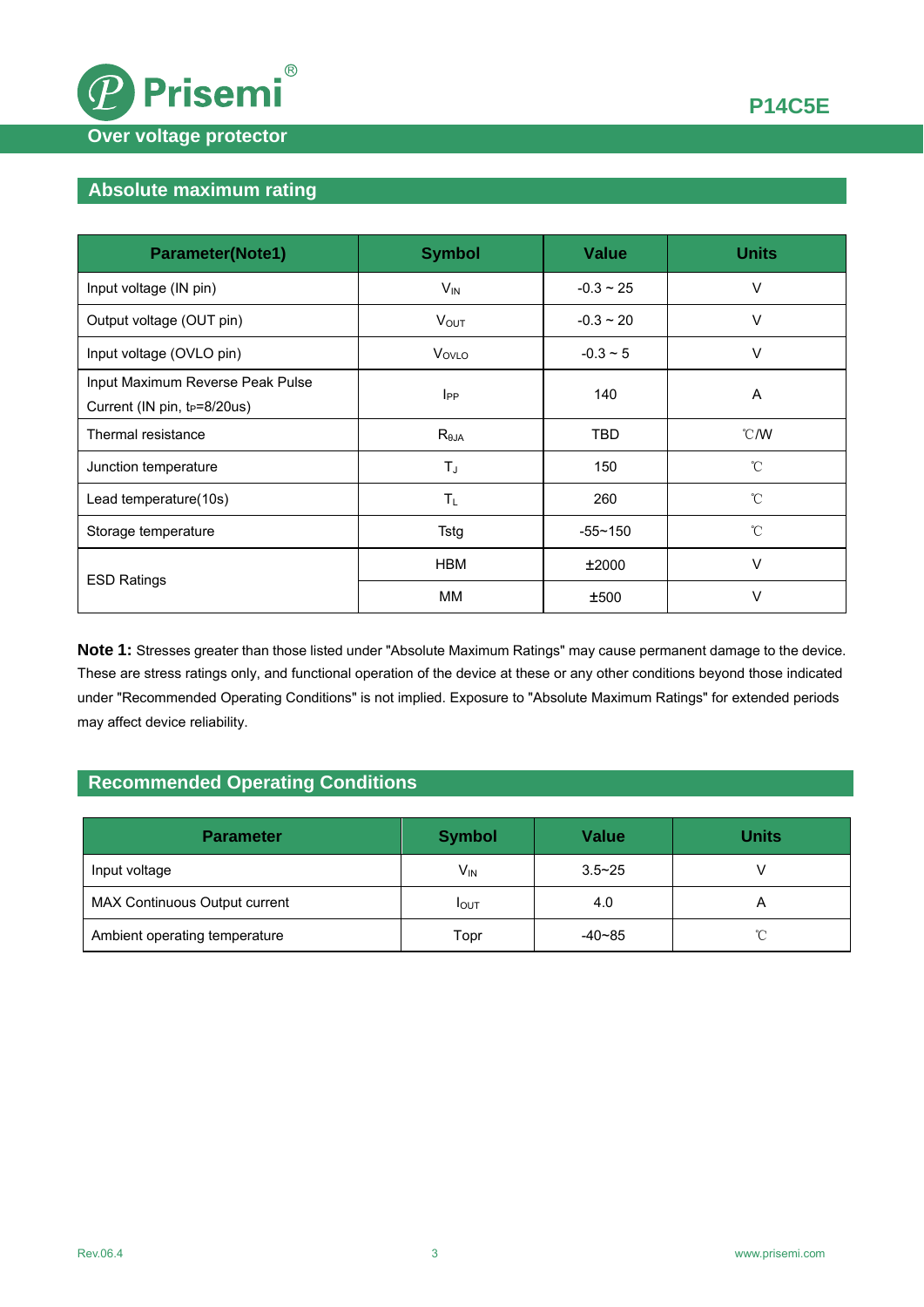

## **Electrical Characteristics**

 $(T_A=25^{\circ}\text{C}, V_{IN}=5\text{V}, C_{IN}=1\text{uF}, C_{OUT}=1\text{uF}, \text{unless otherwise specified.})$ 

| <b>Parameter</b>                  | <b>Symbol</b>         | <b>Conditions</b>                                   | Min.  | Typ. | Max.  | <b>Units</b> |
|-----------------------------------|-----------------------|-----------------------------------------------------|-------|------|-------|--------------|
| Input voltage range               | $V_{IN}$              |                                                     | 3.5   |      | 25    | V            |
| Quiescent current                 | $I_{\Omega}$          | NO Load, CTRL=GND, OVLO=GND<br>$V_{\text{IN}} = 5V$ |       | 145  |       | uA           |
| Over voltage quiescent<br>current | $I_{Q\_OVP}$          | NO Load, CTRL=GND, OVLO=GND<br>$V_{IN} = 30V$       |       | 200  |       | uA           |
| Disable OVP quiescent<br>current  | $I_{Q_DIS}$           | NO Load, CTRL=5V, OVLO=GND<br>$V_{IN} = 5V$         |       | 95   |       | uA           |
| ON resistance                     | $R_{ON}$              | $V_{IN} = 5V$ , $I_{OUT} = 1A$                      |       | 35   | 55    | $m\Omega$    |
| OVP response time                 | $t_{OVP}$             | $V_{IN}$ rising, $C_{IN} = C_L = 0pF$ (Note2)       |       | 50   |       | ns           |
| OVP set threshold voltage         | $V_{\text{OVLO\_TH}}$ |                                                     |       | 1.2  |       | V            |
| Adjust OVP voltage range          | <b>VOVP_EXTSEL</b>    | VIN rising                                          | 4.5   |      | 16    | V            |
|                                   | VOVP_INTSEL           |                                                     | 6.596 | 6.8  | 7.004 | V            |
| External OVLO select<br>voltage   | VOVLO_EXTSEL          |                                                     | 0.6   |      |       | $\vee$       |
| Internal OVLO select voltage      | VOVLO_INTSEL          |                                                     |       |      | 0.15  | V            |
| CTRL high threshold voltage       | $V_{\text{CTRL\_H}}$  | <b>VCTRL Rising</b>                                 | 0.6   |      |       |              |
| CTRL low threshold voltage        | V <sub>CTRL L</sub>   | <b>VCTRL Falling</b>                                |       |      | 0.25  |              |
| UVLO threshold voltage            | <b>VUVLO</b>          | VIN rising                                          |       | 2.34 |       | $\vee$       |
| UVLO hysteresis voltage           | VUVLO_HYS             | VIN falling                                         |       | 25   |       | mV           |
|                                   | VAVDD                 | $V_{IN} = 5V$ , $I_{AVDD} = 0mA$                    |       | 3.8  |       | V            |
| AVDD output voltage               |                       | $V_{IN} = 5V$ , $I_{AVDD} = 1mA$                    |       | 3.6  |       | V            |
| Debounce Time                     | <b>TDEB</b>           | VIN>UVLO to VOUT=VIN*10%                            |       | 18   |       | ms           |
| Turn On Time                      | <b>TON</b>            | VOUT=VIN*10% to<br>VOUT=VIN*90%                     |       | 200  |       | us           |
| Output discharge resistance       | <b>RDCHG</b>          | $VIN = 5V$                                          |       | 400  |       | Ω            |
| OTP threshold temperature         | <b>TOTP</b>           | $VIN = 5V$                                          |       | 155  |       | °C           |
| OTP hysteresis temperature        | <b>THYS</b>           | $VIN = 5V$                                          |       | 20   |       | °C           |

**Note 2:**Guaranteed by design



OVP response time test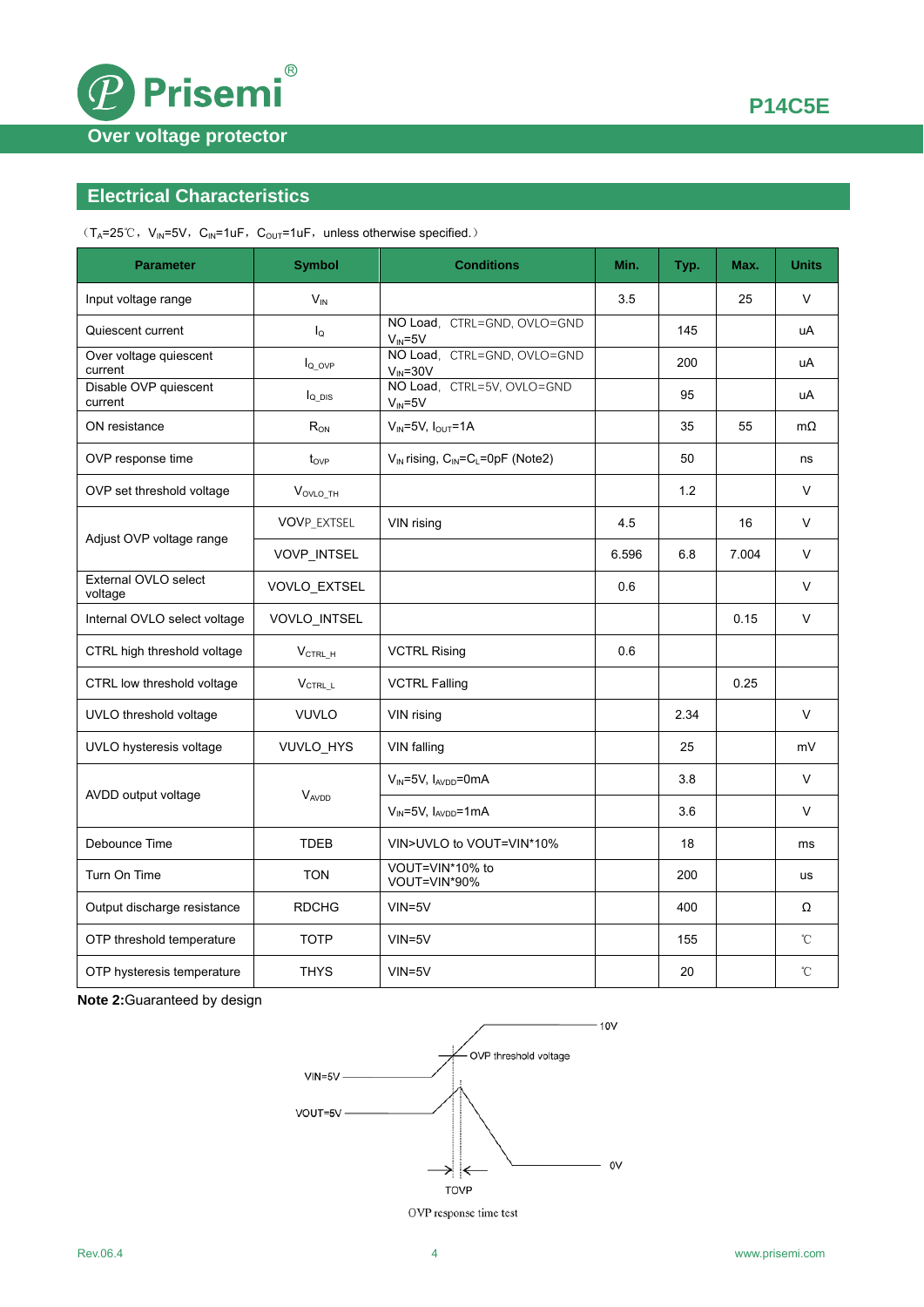

# **Typical Operating Performance**



Input Power on Response Input Power off Response







OVP Response **OVP Recovery Response** 

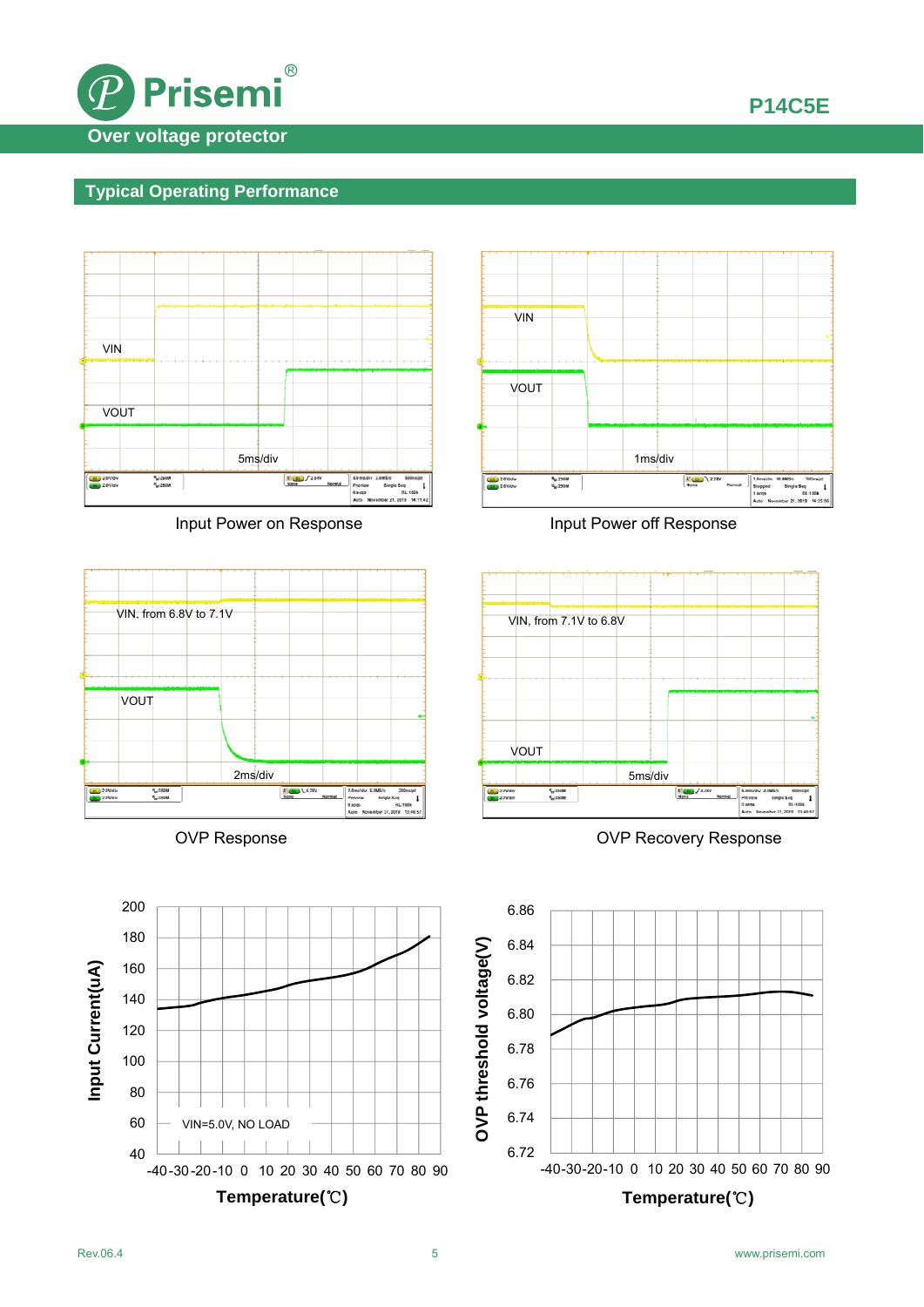

## **Function Descriptions**

# **1. Under-voltage Lockout (UVLO)**

The under-voltage lockout (UVLO) circuit disables the power switch until the input voltage reaches the UVLO turn on threshold. Built-in hysteresis prevents unwanted on and off cycling because of input voltage droop during turn on.

# **2. Over-voltage Lockout (OVLO)**

When VIN exceeds 6.8V (or the set value by external resistors), the over-voltage lockout (OVLO) circuit turns off the protected power switch.

The OVP threshold is calculated by the equation:  $V_{\text{OVLO}} = 1.2x(1+R1/R2)$ . R2=120kohm is recommended.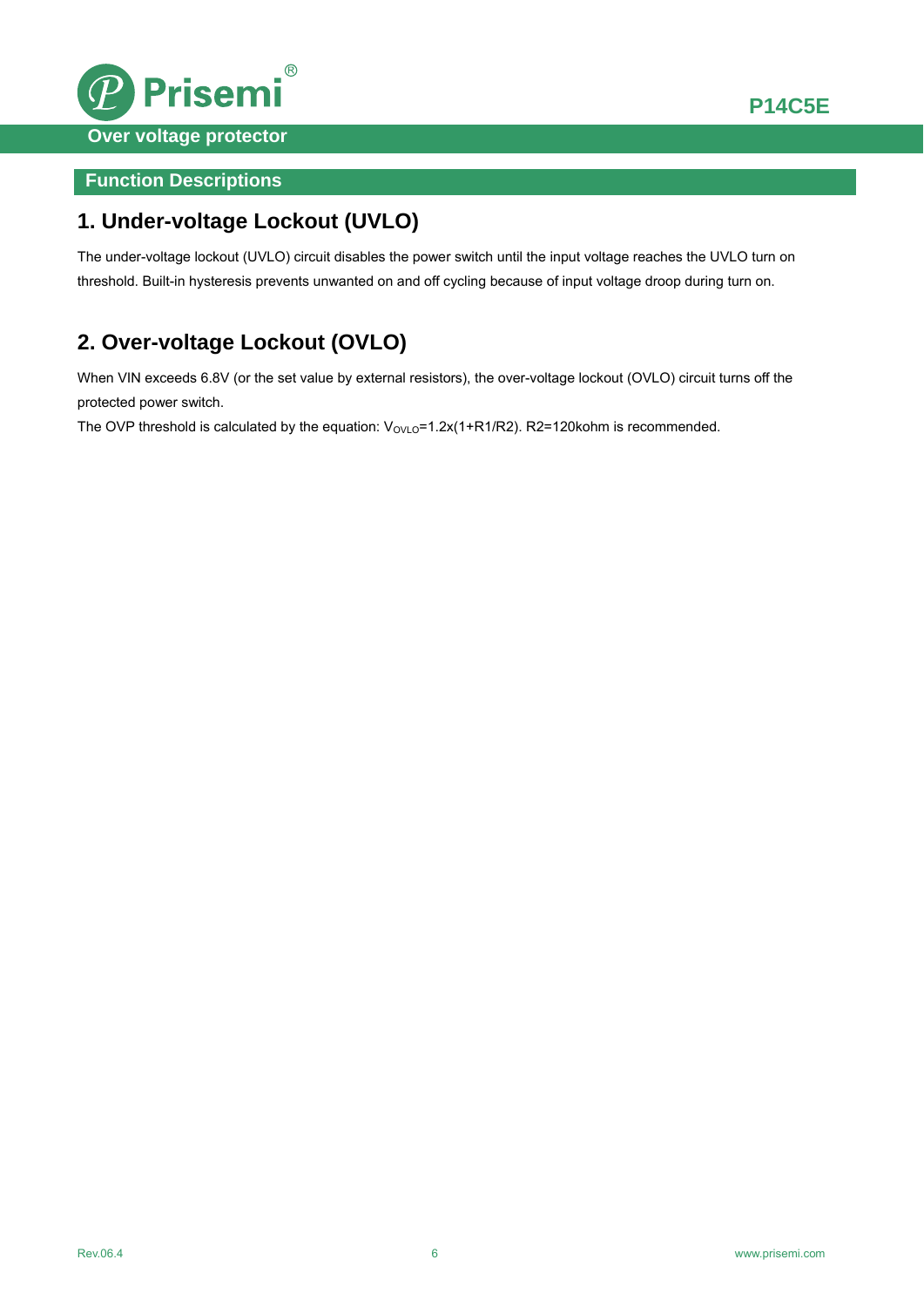

## **Product dimension (FCQFN2020-12L)**



**BOTTOM VIEW** 





| Dim            | <b>Millimeters</b> |       |            |  |  |
|----------------|--------------------|-------|------------|--|--|
|                | <b>MIN</b>         | Typ.  | <b>MAX</b> |  |  |
| A              | 0.70               | 0.75  | 0.80       |  |  |
| A <sub>1</sub> |                    |       | 0.005      |  |  |
| D              | 2.000              | 2.050 | 2.100      |  |  |
| E              | 2.000              | 2.050 | 2.100      |  |  |
| b              | 0.150              | 0.200 | 0.250      |  |  |
| L1             | 0.325 REF          |       |            |  |  |
| L2             | 0.525 REF          |       |            |  |  |
| R              | 0.055 REF          |       |            |  |  |
| e              | 0.400 BSC          |       |            |  |  |